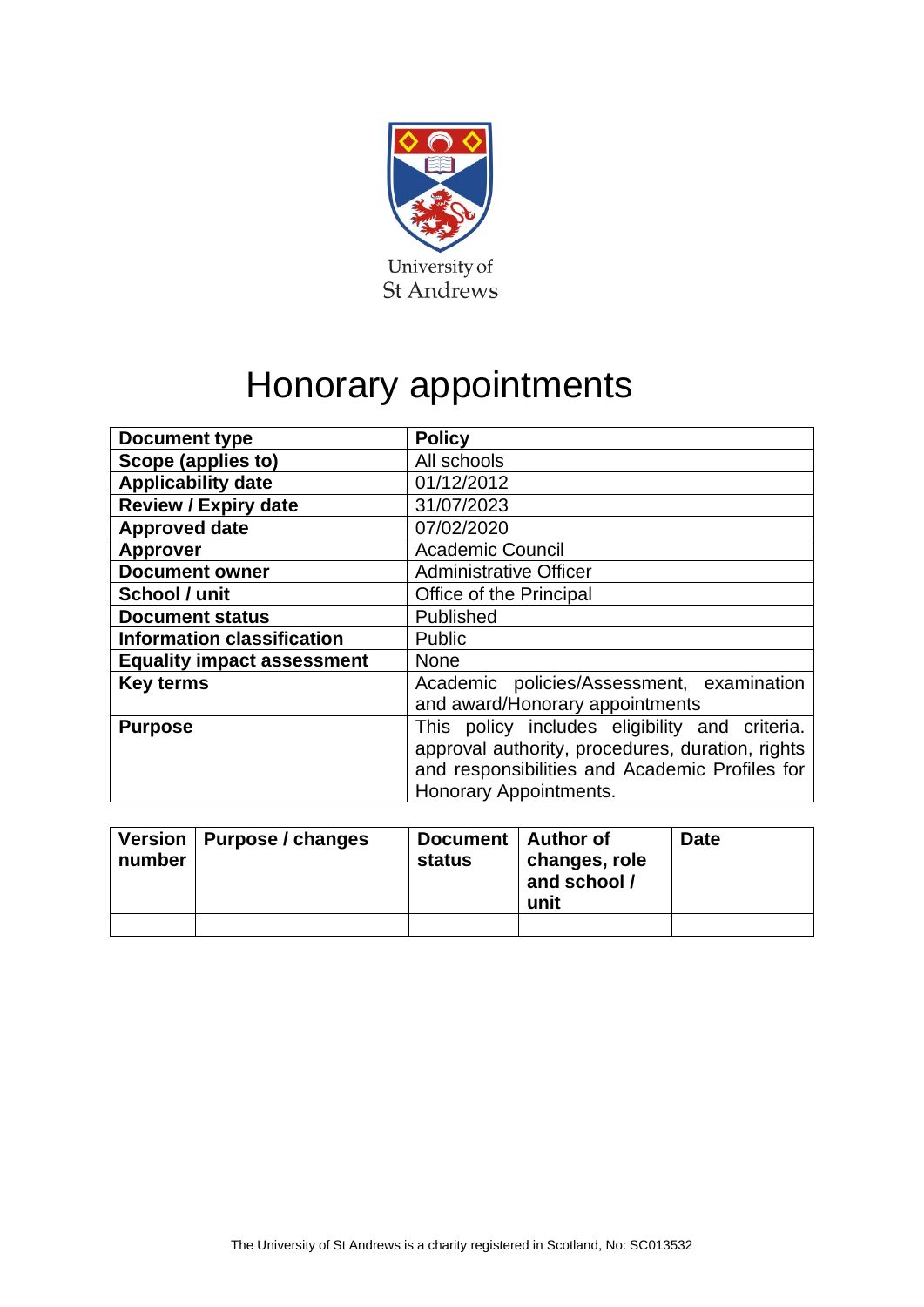#### **UNIVERSITY OF ST ANDREWS**

#### **POLICY ON HONORARY APPOINTMENTS**

#### **1. General**

An Honorary appointment is an arrangement which allows distinguished individuals from other institutions and organisations to collaborate with academic staff at the University of St Andrews and have access to certain University facilities to further their own research, cooperate on joint research or contribute to the teaching of the University. It recognises an ongoing association with the University.

The following titles may be conferred in recognition of such an agreed contribution to the research and/or teaching of the University:-

- Honorary Professor
- Honorary Reader
- Honorary Senior Lecturer
- Honorary Lecturer
- Honorary Teaching Fellow
- Honorary Research Fellow
- Honorary Research Assistant

The titles may be conferred both on individuals who are not members of the University and on members of University staff who hold non-academic appointments but whose post has a substantial research and/or teaching dimension.

Individuals whose length of stay in St Andrews is less than six months should apply for Visiting Scholar status, rather than an honorary appointment.

Conferral of the title of Emeritus Professor is considered under a separate process (contact the Master's Office).

#### **2. Eligibility and Criteria for Award**

Nominees must match one of the academic profiles and must demonstrate an appropriate level of achievement in one of research, teaching (including clinical teaching if appropriate) or professional eminence. They should also be making, or intend to make, a significant contribution to the work of the University. Proposals should include sufficient information to determine the standing of the person proposed and their connection to the work of the School.

Nominations for a particular honorary title will be considered against the academic profiles. The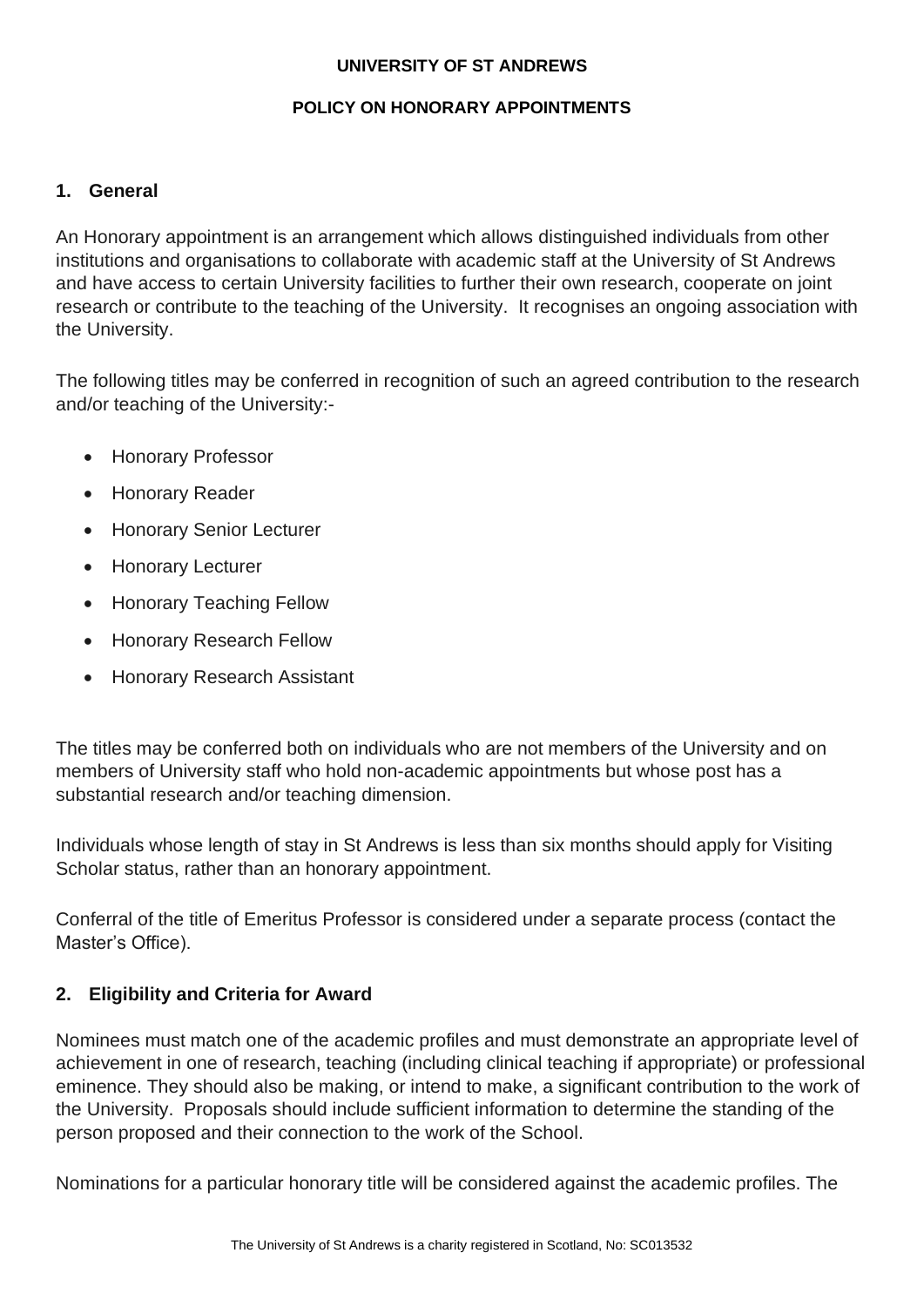activities contained in these profiles are neither exhaustive nor prescriptive and are intended to act as indicators of the type of achievement expected of an honorary title holder. Candidates are not expected to match all aspects of a profile. The honorary title should normally match the nominee's current position at his/her home institution. Heads of Schools wishing to make a case for an honorary title which is more senior to the nominee's current position, must make a case based on the University's academic promotions criteria.

Honorary appointees may co-supervise postgraduate students. However, if this is the case, the Head of School must submit a bank worker contract to Salaries.

# **3. Approval Authority**

Honorary appointments are approved by the Master under delegated authority from Senate/Academic Council. No subsequent validation by Academic Council (or Court) is required. The Master may further delegate powers to other officers, including the Deans, but is responsible for any decision taken.

## **4. Procedures**

Heads of School may approach potential nominees to discuss the possibility of an honorary title. If a nomination is to be taken forward, the candidate must provide a two-page CV along with details of referees where appropriate and the case will be considered under the procedures set out below.

Individuals who make or wish to make a significant contribution to the research and/or teaching of the University who hold a non-academic appointment and who wish to be considered for an honorary title in recognition of such work should submit a CV to the relevant Head of School in the first instance. The Head of School will consult with senior colleagues as appropriate and will forward a proposal form electronically to the Master.

The Master will consider all proposals from Schools, including those where the recommendation is that a title be removed or changed. Proposals will be evaluated against the academic profiles and formal recommendations. The Master may request additional information from the School.

The Master shall consider all recommendations and will notify the Head of School and Human Resources of the outcome. The Master has the right to recommend a different title from that originally proposed if he believes that a candidate best meets a different category profile from those stated in the policy.

Formal appointment letters will be sent out from the Master and copied to the Head of School and Human Resources. Human Resources will arrange for details to go onto the staff database to enable the appointee to gain IT, email and library access.

For renewal appointments Schools will submit the renewal form to the Master at least 3 months prior to the end of the period of appointment. It is the responsibility of Schools to notify the Master and Human Resources of any changes to the dates of appointments.

#### **5. Duration**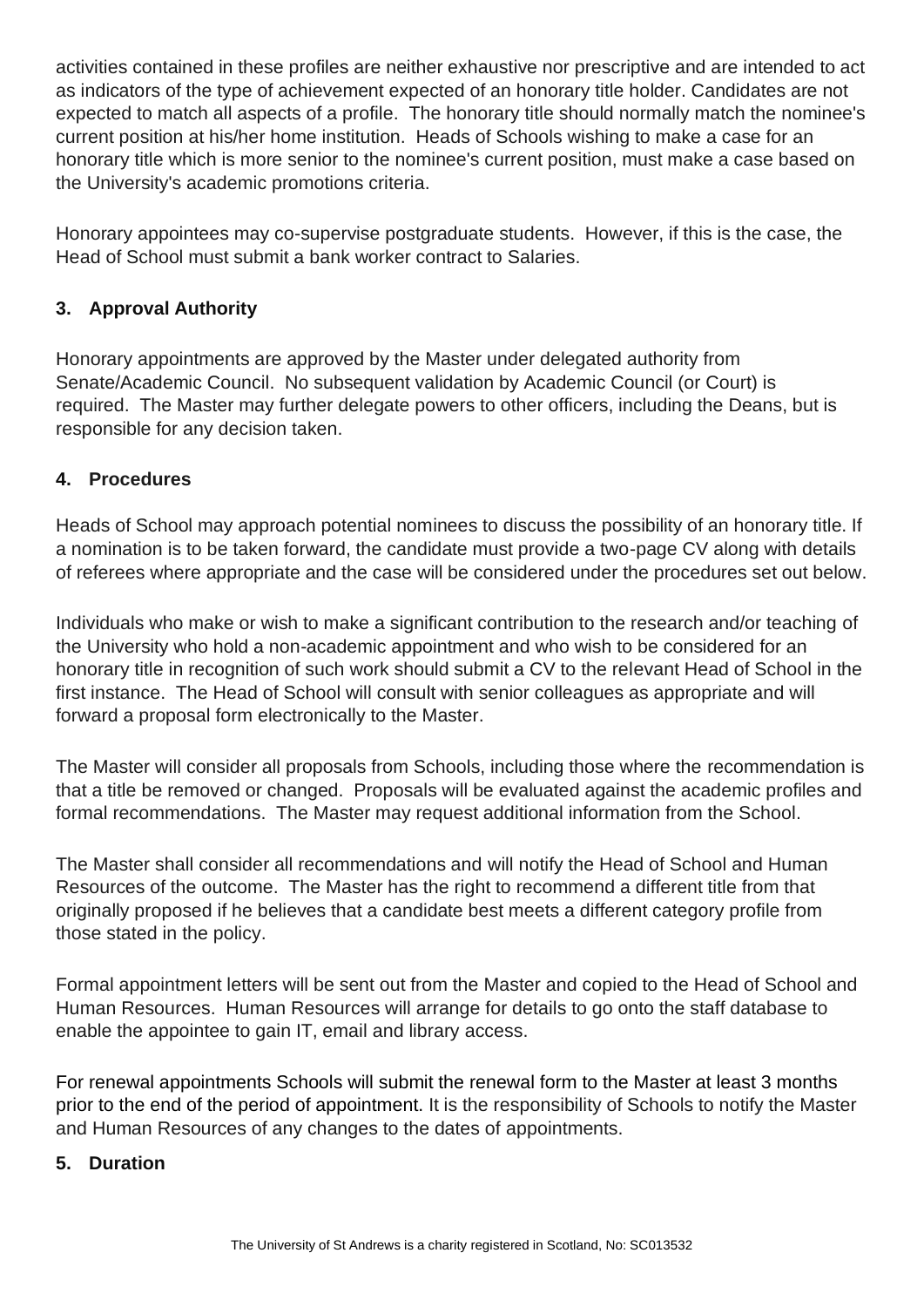Honorary posts may be held for an initial fixed period not exceeding three years. Such posts may be renewed, for up to a further three years at a time, where the appointee continues to contribute to the University. Nominations for renewals shall be brought forward through Heads of Schools using the procedures as set out above. The Head of School's statement should clearly state the contribution that the appointee has made since the title was originally conferred.

The Master may withdraw an honorary appointment where there is evidence of dereliction of duty, conduct likely to bring the University into disrepute, conduct unbecoming the post on the part of a title-holder, or violation of any of the University's codes of conduct.

# **6. Rights and Responsibilities**

Holders of honorary appointments:-

- are bound by the terms and conditions stated in their letter of appointment and accompanying documentation;
- must only undertake duties which are in accordance with the instructions and guidelines set out by the relevant Head of School and in accordance with relevant University policies;
- may use their title for the period specified in their letter of appointment, but may not continue to use the title at the end of this period without a formal letter of renewal from the University;
- may receive a University of St Andrews staff card/University IT account and use of the library;
- are bound by the University rules and regulations (the title confers no rights in regard to the eligibility for appointment to University committees);
- receive no automatic entitlement to office accommodation;
- will not be renumerated unless through a separate contract (at the discretion of the appropriate Head of School, reasonable expenses may be paid).

Heads of Schools should ensure that the honorary appointee:-

- is given adequate information about the School, its programmes and the appointee's anticipated contribution to the work of the School;
- is sufficiently informed about specific subject changes in procedures and practices which may affect their contribution;
- formally agrees the access rights for facilities within the School;
- formally agrees any additional privileges, ie payment of expenses.

## **7. Academic Profiles**

Please note the contents below are not checklists, they are indicators.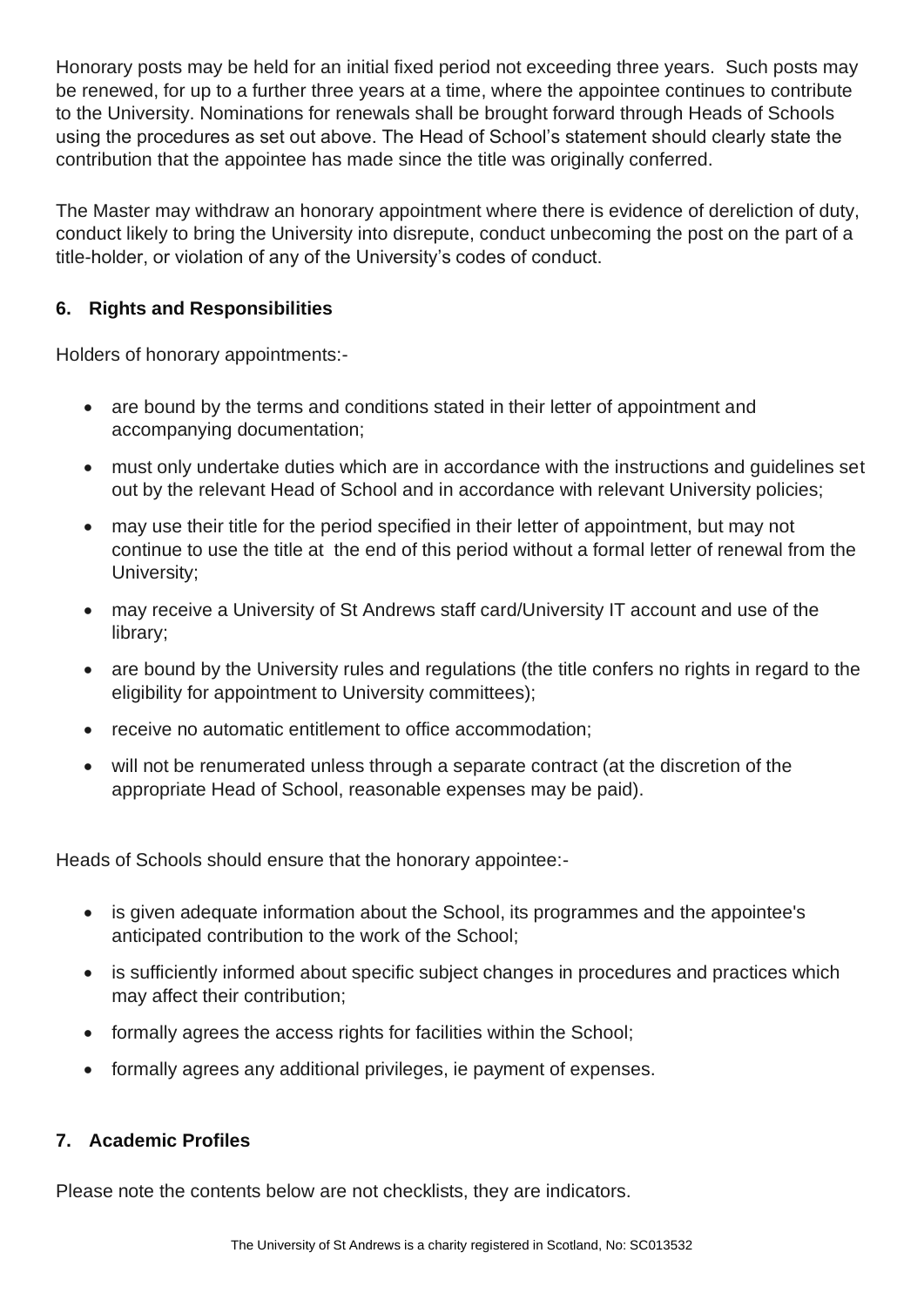# For conferral of the title 'Honorary Professor'

# *Teaching*

- Evidence of a successful contribution to teaching, including clinical teaching, in the School.
- Evidence of a contribution to course development in the School.
- Innovative methodologies/pedagogy.
- Subject text book(s).
- Scarce technical/subject expertise.

## *Research/Scholarship*

- Evidence of a productive collaboration with the School or clear evidence of intention to collaborate.
- Significant research output over career.
- Successful external funding over career, including as lead applicant in grants.
- External referees' support.
- Invited speaker at international conferences.
- Member of international research groups.
- Successful postgraduate supervision.
- Referee, editor or member of editorial board for major journals.
- Invited assessor for major grant awarding bodies.
- National/international subject association executive.
- Leading expert in subject field.
- Research Council sub-committees.

## *Professional Eminence*

- Outstanding professional achievement.
- Occupational status.
- Academic qualifications at an appropriate level.
- Professional contributions.
- Successful technology transfer.
- Entrepreneurial activity.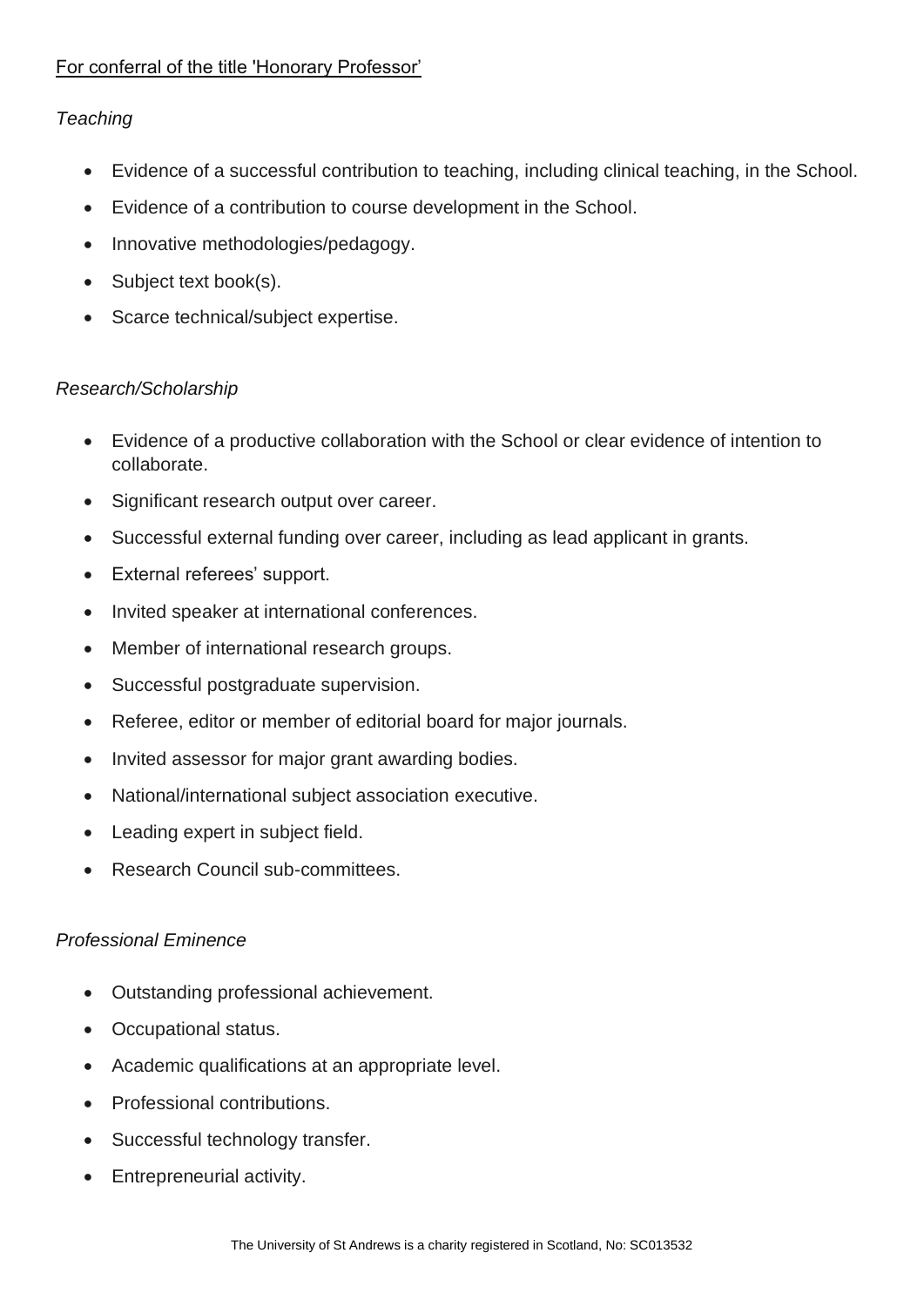[NB: Applications for the title "Honorary Professor" must be accompanied by details of a referee from an academic of professional standing not from within the University of St Andrews]

# For conferral of the title 'Honorary Reader'

# *Teaching*

- Evidence of a successful contribution to teaching, including clinical teaching, in the School.
- Evidence of a contribution to programme/module development in the School.
- Innovative methodologies/pedagogy.
- Subject text book.
- Scarce technical/subject expertise.

## *Research/Scholarship*

- Evidence of a productive collaboration with the School or clear evidence of intention to collaborate.
- Significant research output over career.
- Successful grant applicant over career.
- Significant refereed publications over career.
- Invited/refereed papers at national/international conferences.
- Successful postgraduate supervision.
- Member of significant research groups.
- Invited referee for external research applications.
- Referee for external publications.
- Consultancies.
- Major journal editorship.
- Member editorial board.

## *Professional Eminence*

- Occupational status.
- Academic qualifications at an appropriate level.
- Professional contributions.
- Successful technology transfer.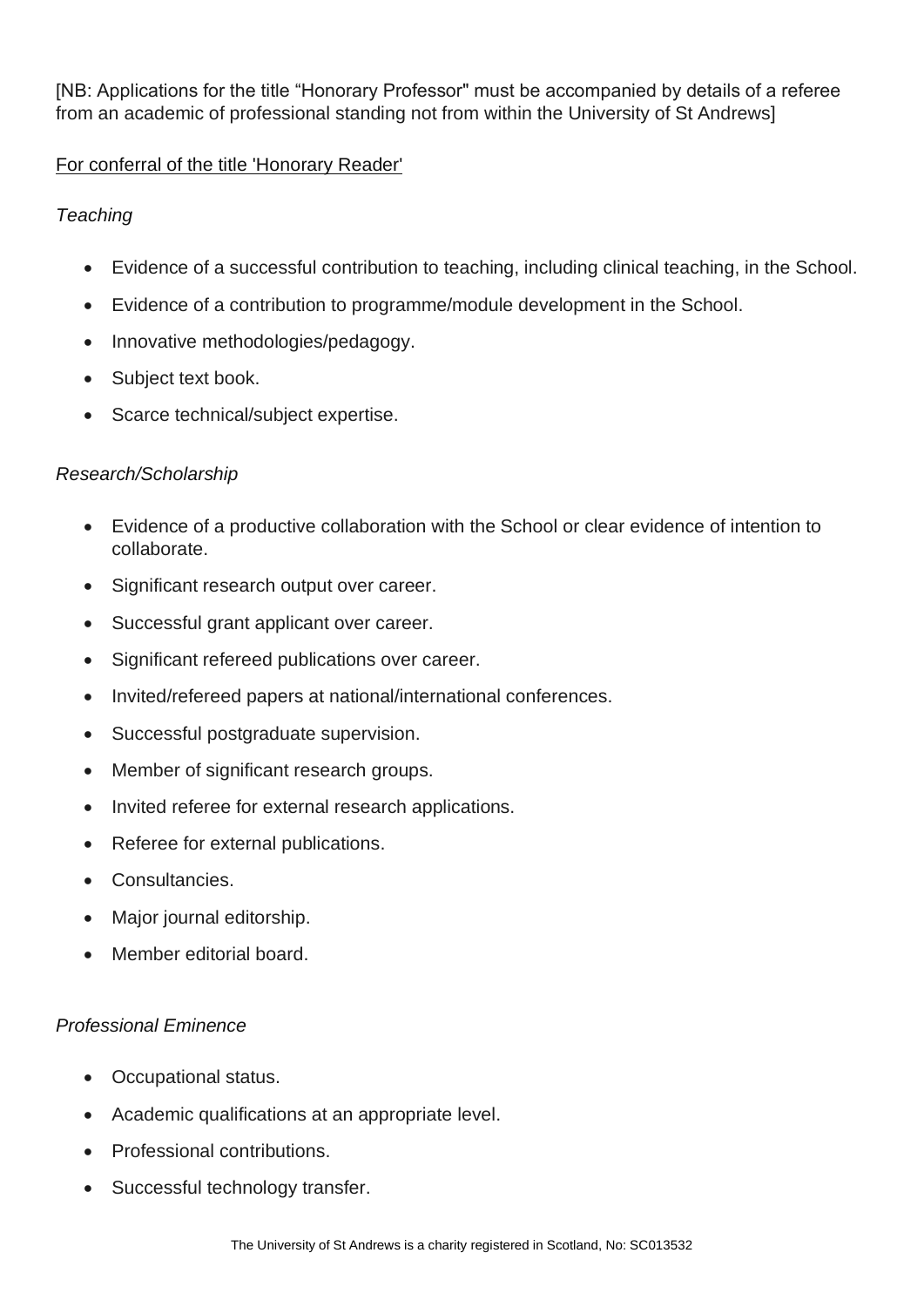• Entrepreneurial activity.

# For conferral of the title 'Honorary Senior Lecturer'

# *Teaching*

- Evidence of a successful contribution to teaching, including clinical teaching if applicable, in the School.
- Evidence of a contribution to programme/module development in the School.
- Innovative methodologies/pedagogy.
- Subject text book.
- Scarce technical/subject expertise.

## *Research/Scholarship*

- Evidence of a productive collaboration with the School or clear evidence of intention to collaborate.
- REF returnable.
- External funding secured.
- Invited/refereed national conference papers.

## *Professional Eminence*

- Occupational status.
- Academic qualifications at an appropriate level.
- Professional contributions.
- Successful technology transfer.
- Entrepreneurial activity.
- Clinical work (where appropriate).
- Membership of learned societies / professional bodies.

## For conferral of the title 'Honorary Lecturer'

## *Teaching*

- Evidence of, or potential to make, a successful contribution to teaching, including clinical teaching, if applicable, in the School.
- Evidence of, or potential to make, a contribution to programme/module development in the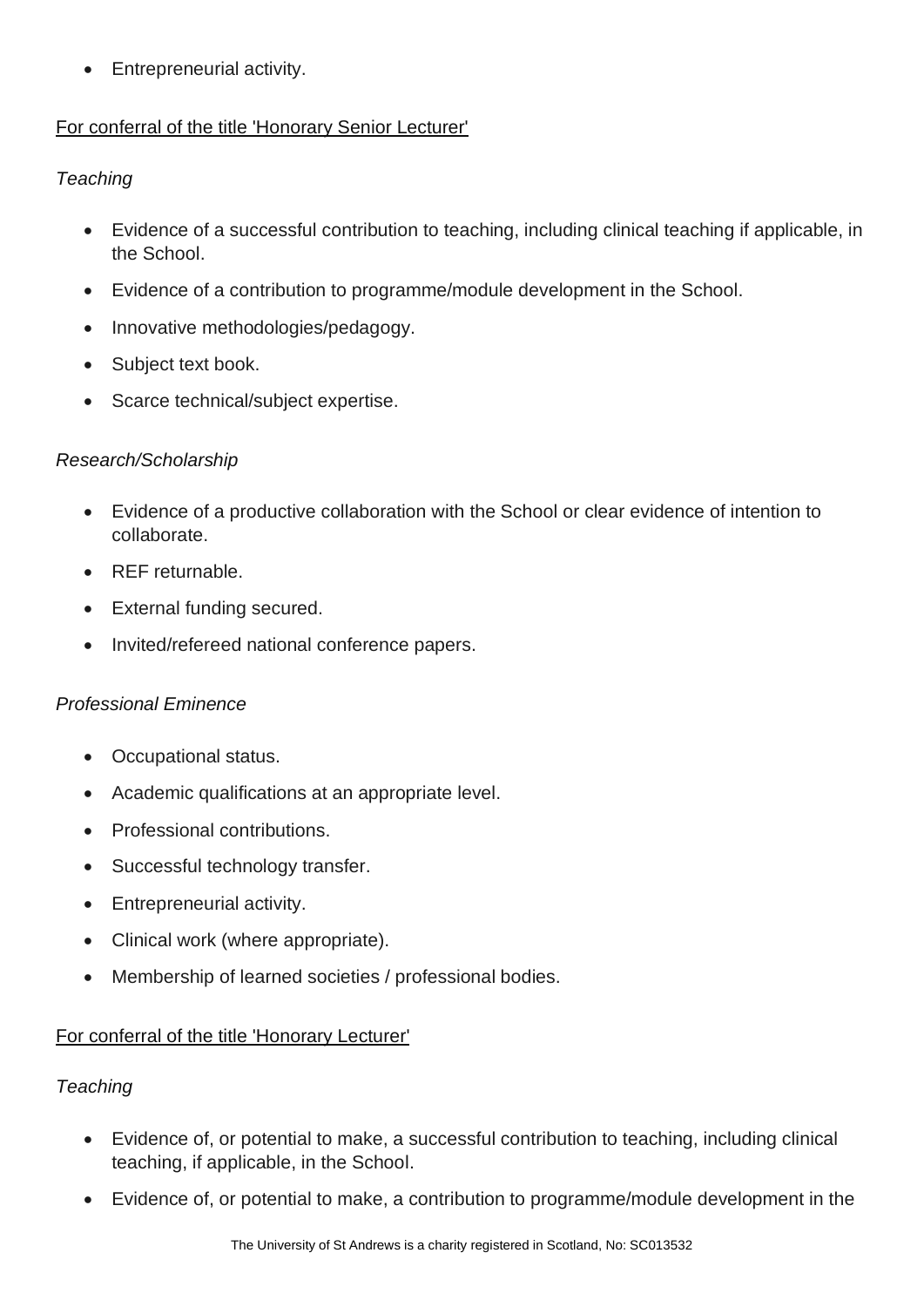**School**.

# *Research/Scholarship*

- Evidence of, or potential to make, productive research collaboration with the School.
- REF quality publications.
- Evidence of potential to publish conference papers.
- External funding secured.

## *Professional Eminence*

- Occupational status.
- Academic qualifications at an appropriate level.
- Professional activity.
- Clinical work (where appropriate).
- Membership of learned societies / professional bodies.

## For conferral of the title 'Honorary Teaching Fellow'

#### *Teaching*

- Evidence of, or potential to make, a successful contribution to teaching, including clinical teaching, if applicable, in the School.
- Evidence of, or potential to make, a contribution to programme/module development in the School.
- Not generally applicable although evidence of academic scholarship to a level equivalent of a lecturer would be appropriate.

## *Research/Scholarship*

- Occupational status.
- Academic qualifications at an appropriate level.
- Professional activity.
- Clinical work (where appropriate).

## *Professional Eminence*

• Membership of learned societies/professional bodies.

## For conferral of the title 'Honorary Research Fellow'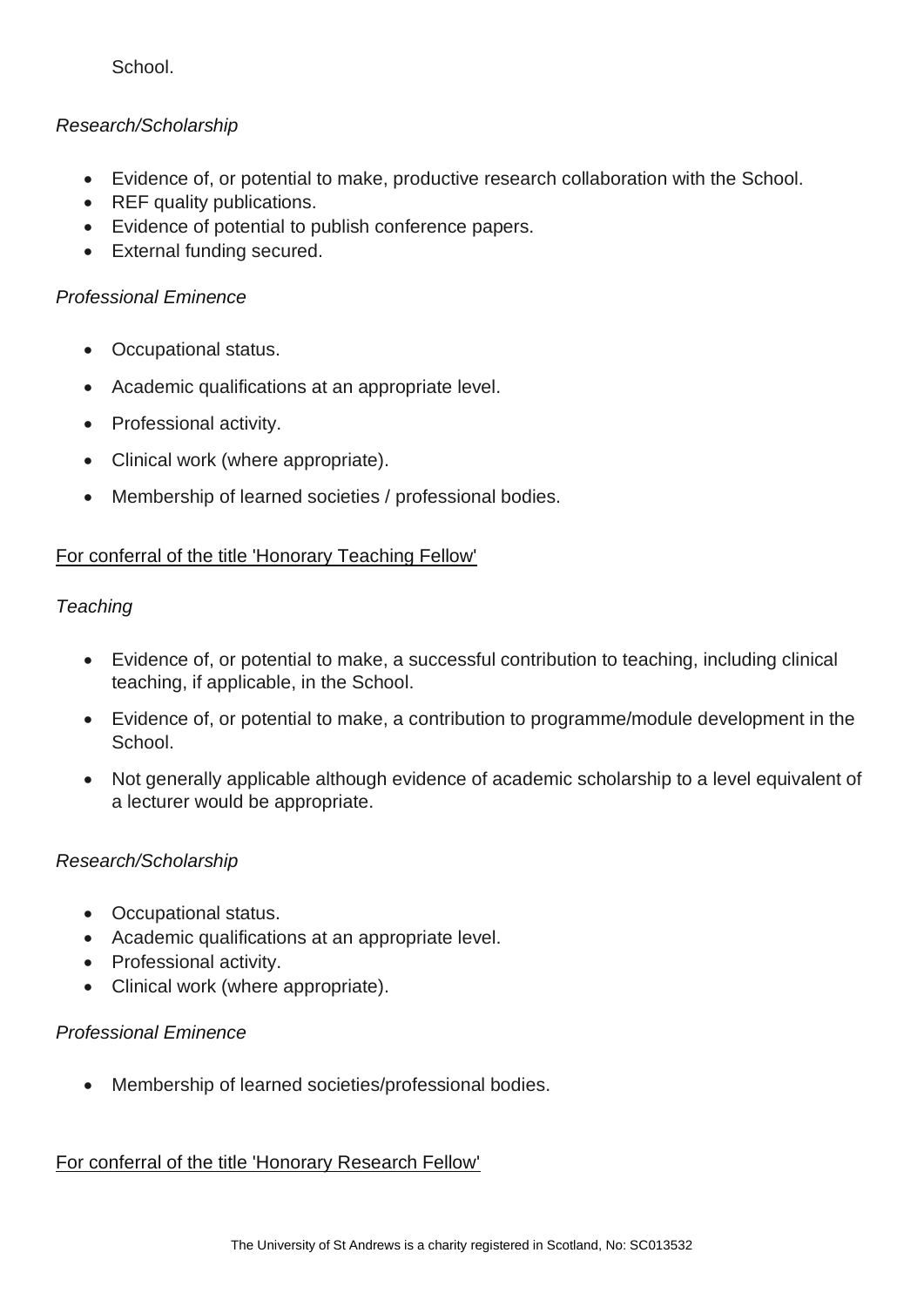# *Teaching*

• Not applicable although some support teaching may be appropriate.

## *Research/Scholarship*

- Evidence of (productive) research collaboration that will be undertaken with the School.
- Evidence of research supervision/independence with respect to design and implementation of research project(s).
- Evidence of obtaining grant funding.
- Evidence of potential to publish conference papers.
- REF Returnable Quality publications.
- Occupational status.
- Academic qualifications at an appropriate level eg PhD.
- Professional activity.
- Clinical work (where appropriate).

#### *Professional eminence*

• Membership of learned societies/professional bodies.

#### For conferral of the title 'Honorary Research Assistant'

#### *Teaching*

• Not applicable although some support teaching may be appropriate.

#### *Research/Scholarship*

- Evidence of (productive) research collaboration, in the form of research support and/or assistance with research that will be undertaken with the School.
- Evidence of potential to publish conference papers.
- REF Returnable Quality publications.
- Occupational status.
- Academic qualifications at an appropriate level- e.g. graduate or recent PhD.
- Professional activity.
- Clinical work (where appropriate).